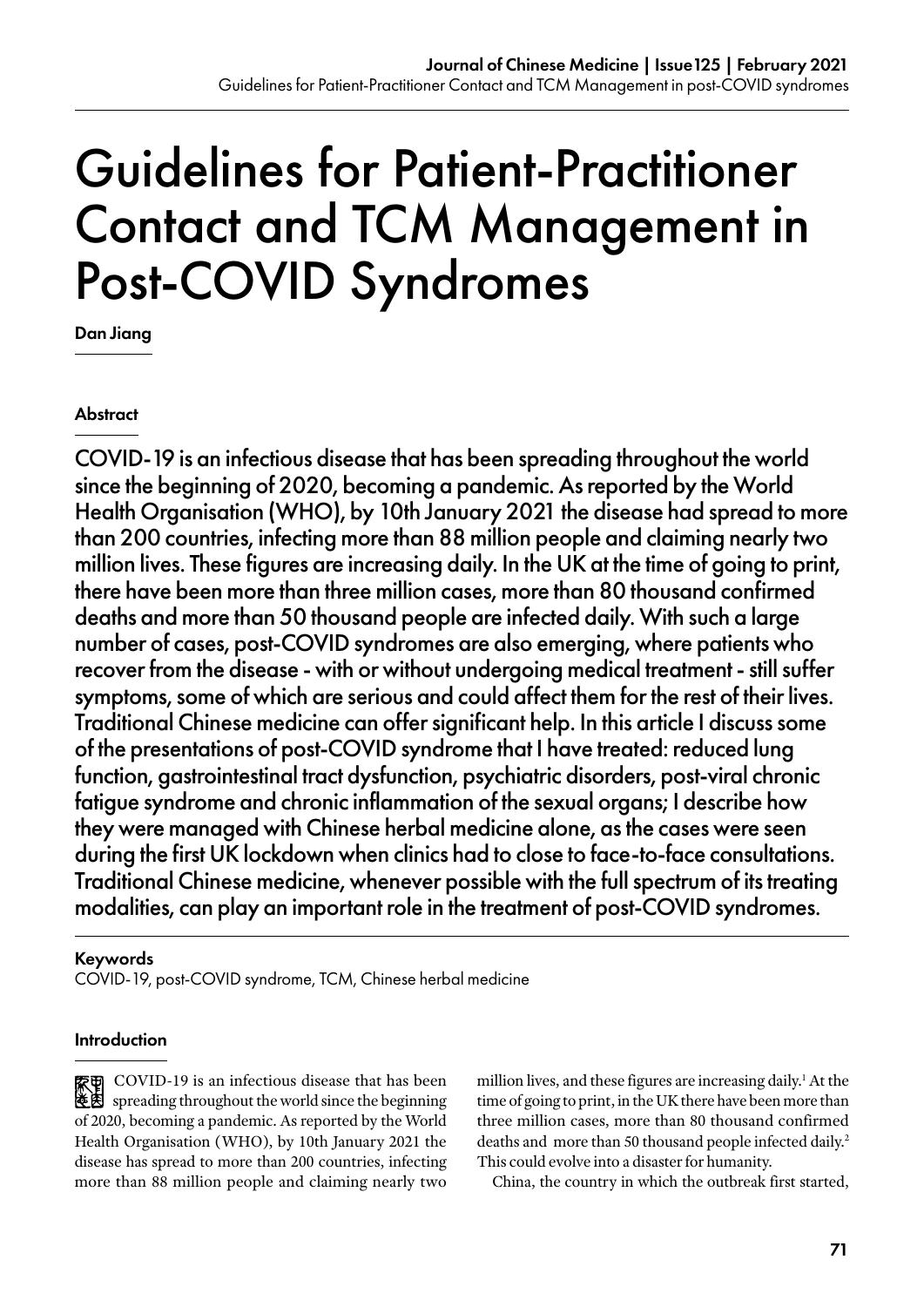was able to rapidly and efficiently control its spread in less than two months, with Chinese herbal medicine playing an important role in this process. Traditional Chinese medicine (TCM) being part of the Chinese mainstream medical system, doctors were able to prescribe herbal medicine to COVID-19 patients with mild or moderate symptoms as soon as they were admitted to hospital.<sup>3</sup> In regular hospitals, TCM and biomedical doctors could consult with each other to decide how to treat COVID-19 patients in serious and critical states and increase recovery rates.<sup>4</sup> Therefore when the Chinese authorities issued national guidelines for the treatment of COVID-19, they recommended the use of Chinese herbal medicine and for it to be applied as early as possible in the treatment process.<sup>5</sup>

In the UK, as in most Western countries, TCM is considered a form of medicine that is complementary and alternative (CAM) to the mainstream medicine practised in the National Health Service (NHS). Due to lack of sufficient protective equipment and facilities during lockdown, TCM clinics, which are private businesses, were required to close down. At the beginning of the pandemic,

the international Wechat group *Overseas Chinese TCM Forum*<sup>6</sup> appointed TCM consultants in each country who would offer consultations on a voluntary basis, and introduced them to the overseas Chinese

community. As one of these consultants, I was in the privileged position of being contacted by numerous Chinese – some students, some UK residents - and being able to offer them remote consultations. These, in addition to my existing patients and family relations, offered me the opportunity to conduct a large number of remote consultations using a variety of platforms. After collecting

clinical information and interpreting it using the TCM diagnostic model to reach a diagnosis, I arranged for the required herbal formulas to be posted to the patient. Since March 2020, I have received more than 200 hundred enquiries, with most patients manifesting the clinical symptoms of COVID-19.7,8

Only a small number of COVID-19 patients receive adequate medical care – the majority stay in isolation at home and some are left without any treatment at all. Following the gradual lifting of lockdown restrictions in the UK,<sup>9</sup> CAM clinics are likely to see large numbers of patients who are suffering from post-COVID syndromes. Although such patients are no longer infectious, they have not recovered completely and still suffer from symptoms that could affect them for the rest of their lives. As Chinese

medicine practitioners, we should engage to help them as we are able to offer them significant support.

In this article I will first discuss how to decide whether it is safe to see a patient in person; I will then present some of the common manifestations of post-COVID syndrome and how to manage them with TCM.

#### Safe consultations

#### Initial remote communication

In order to protect both practitioners and other staff from infection and prevent contamination of the clinic, practitioners should contact all patients prior to their visit to the clinic through channels such as WhatsApp, WeChat, phone or email to enquire about their general condition, evaluate the risk that they might have come in contact with the virus and ask about their medical history and current symptoms; only then we can decide whether or not it is safe to make an appointment in person and for them to come to the clinic.

We can make an in-person appointment with existing

# Since March 2020, I have received more than 200 hundred enquiries, with most patients manifesting the clinical symptoms of COVID-19.

patients who confirm they have no COVID-19 symptoms and have had no contact with COVID-19 patients; when the patient cannot guarantee this, we need guidelines to establish whether or not it is safe to see them in person.

All patients – both new and existing ones - should fill in the form 'Health information: COVID-19 consent form' issued by the British Acupuncture Council<sup>10</sup> before they are booked in for a treatment at the clinic.

#### Identify whether the patient has contracted COVID-19

We can use the following five questions to help us identify whether a patient has or could have contracted COVID-19: Have they exposed themselves or had contact with COVID-19 patients? For example, one of their family members, colleagues, close friends, or neighbours who have been diagnosed with COVID-19; or the patient takes public transport to commute to and from work or in their daily life; or the patient visited public places such as supermarkets where they might have come in contact with or been close to individuals who are infected with the virus. If there is a positive contact history, we can suspect that the patient themselves might have contracted COVID-19. Have they been diagnosed with COVID-19? If so, what kind of treatment did they receive? Were they admitted to hospital? If the patient was diagnosed with and treated for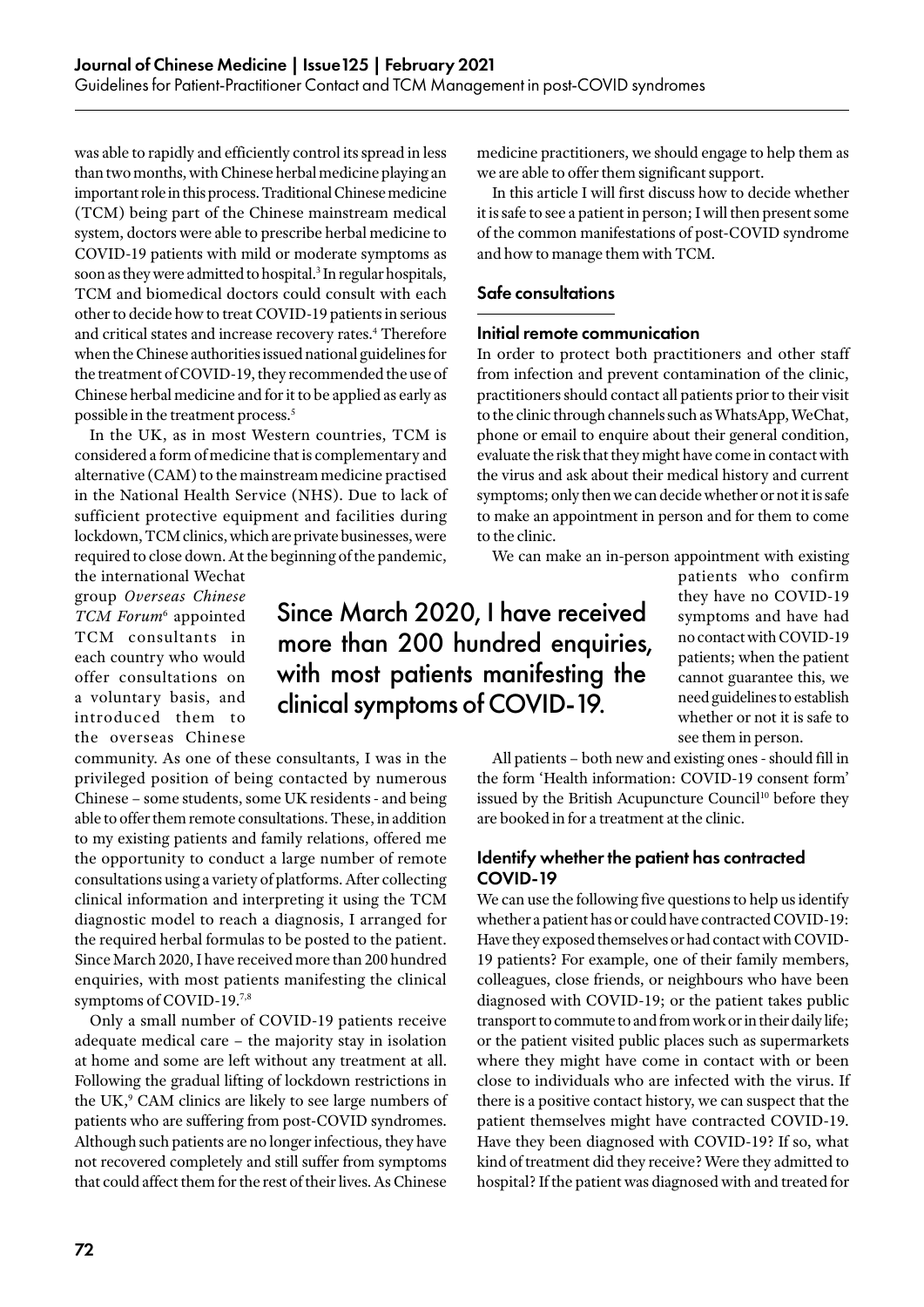COVID-19, we have the certainty that they have (or have had) the disease. How severely are/were they affected? Have they done a PCR (polymerase chain reaction) test? If so, was it positive or negative? If the patient was tested more than once, was the last PCR test positive or negative? If they first had a positive PCR test and later a negative result, they have had the disease and are no longer contagious; but if they still have a positive PCR result, they are actively infected with the virus. Is the patient still symptomatic, even though they have a negative PCR test result? In this case we need to establish whether they are suffering from a post-COVID syndrome. Is their tongue coating thick and greasy? In the context of COVID-19, this is a sign of contagious dampness (传 染湿邪). During the present pandemic, such a tongue presentation suggests an active infection with the virus and can orient the practitioner to the suitable TCM treatment.

#### Where should the consultation take place?

The five questions listed above allow us to determine whether the patient might have come in contact with COVID-19, whether they have had the disease, whether they are currently infected, whether they still display symptoms and whether they qualify for TCM treatment. How should we choose where to conduct the consultation?

If we suspect that the patient might be infected, or if they are currently suffering from COVID-19, we should not allow them into the clinic; instead we can arrange a consultation through virtual communication channels.

If the patient is unsure of whether they currently have COVID-19 or they are unclear about their contact history, we should evaluate their situation using the questions above before we decide whether to arrange an appointment at the clinic.

All patients who have overcome an active infection, do not have a confirmed or suspected infection can be allowed to visit the clinic in person and be treated on the premises.

If there is no sign of active COVID-19 infection, we should determine whether the patient is sufferering from post-COVID syndrome.

#### Identify whether a patient is suffering from post-COVID syndrome

In a post-COVID syndrome the patient still has clinical manifestations that affect their quality of life, which persist after their PCR test has become negative and other parameters of viral infection have normalised. This can happen even if the initial disease was light. A post-COVID syndrome is characterised by:

- 1. A negative PCR test;
- 2. Clinical symptoms that are directly caused by COVID-19, such as breathlessness, chest pain, tiredness, fatigue

or difficulties walking, arterial oxygen saturation (SaO2) of less than 95 per cent, which is a consequence of weaker or limited function of the lungs or other organs;

- 3. Clinical symptoms that are COVID-19 complications, although they are not directly caused by the virus, such as anxiety, depression and other symptoms that persist after the patient has healed from the viral infection;
- 4. Clinical presentations such as fatigue, exhaustion, restlessness or nervousness occurring in a person who is a friend, family member or carer of a COVID-19 patient, even when the person displayed no typical COVID-19 symptoms, never tested positive and has no tongue signs of contagious dampness from a TCM point of view.
- 5. Other clinical symptom which may be related to COVID-19.11

#### Post-COVID syndrome case examples

During the first UK lockdown, I was contacted by many patients suffering from post-COVID syndrome; their number will probably continue to rise. Here I will share some of the cases treated, which display typical features of the condition. I will highlight how to effectively manage such patients with TCM to help them towards full recovery.

#### Case 1: Critical depletion of the Lung and Heart

Mr W, a 71 year old retired engineer, was diagnosed with COVID-19 after experiencing fever, cough, breathless and chest pain when he and his wife visited their daughter's family in London in March 2020; he was admitted into the hospital's intensive care unit (ICU) since he manifested difficulty breathing, wheezing to the point of dyspnoea and his SaO2 (oxygen saturation) dropped to 83 per cent. He was discharged from hospital after a week of intensive care with oxygen delivered through CPAP (continuous positive airway pressure), antibiotics and other relevant treatments. However, he was still having troubles breathing, was wheezing, coughing and experienced tenderness of chest even with light exertion; he slept with his mouth open and had difficulties breathing in his sleep, and had bad dreams. All symptoms worsened after being physically active and he found he lacked the strength to walk for even 10 metres. His SaO2 lingered at around 89 to 91 per cent, and was always worse at the left wrist than at the right one. His tongue was red and plump, with teeth-marks and a greasy, dry and thick coating (see Photo 1).

#### **Diagnosis**

Post-COVID syndrome with critical depletion of the Lung and Heart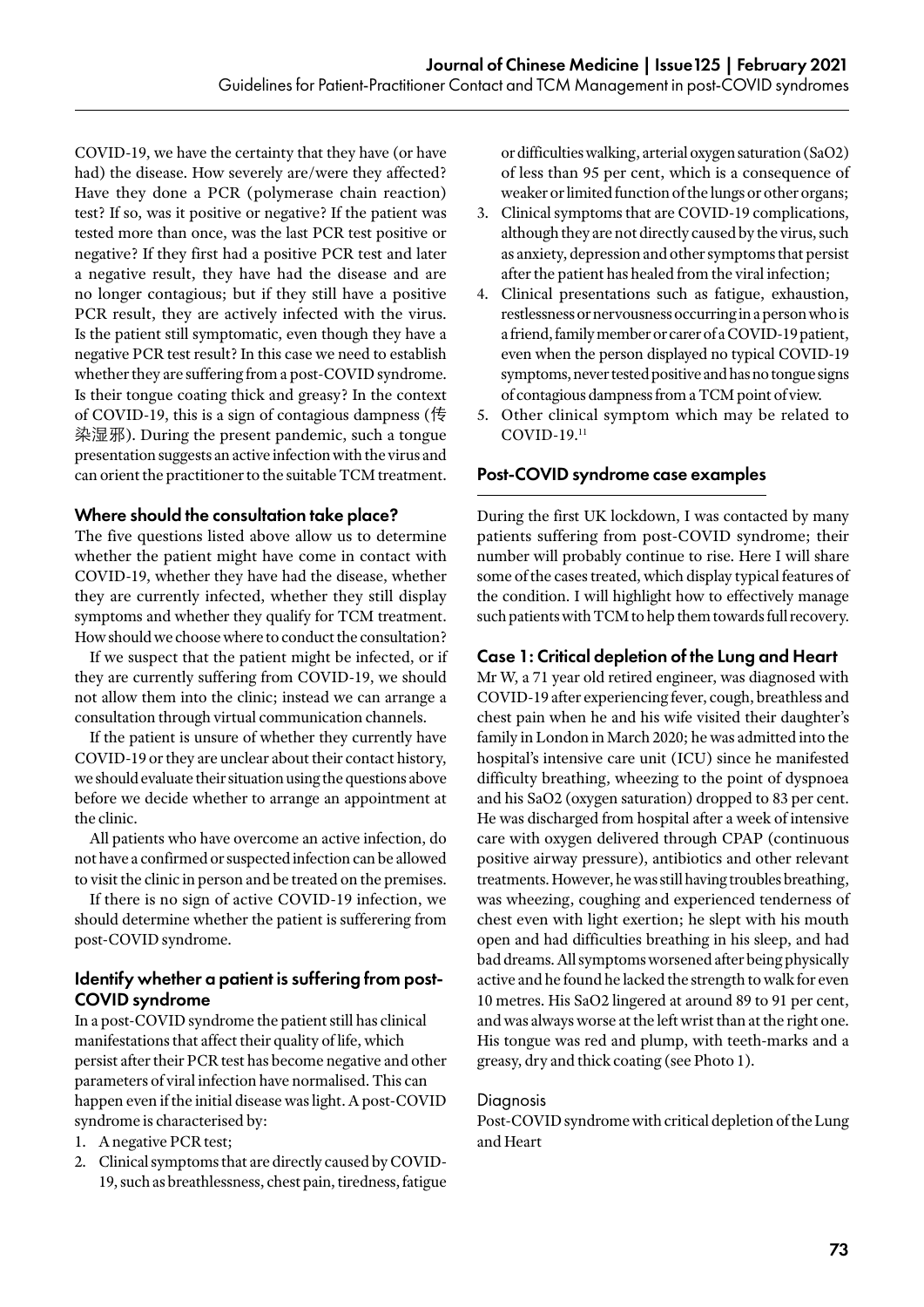





Photo 1 Photo 2 Photo 2 Photo 2 Photo 3 Photo 3

#### Syndrome differentiation

Qi and yin deficiency with exuberant heat and accumulation of dampness.

#### Treatment principle

Supplement qi and nourish yin of the Lung and Heart; clear heat and dispel dampness.

#### Herbal prescription<sup>12</sup>

Jiang Ban Xia (Pinelliae Rhizoma preparatum) 15 Chen Pi (Citri reticulatae Pericarpium) 10 Fu Ling (Poria) 10 Huang Qin (Scutellariae Radix) 10 Da Qing Ye (Isatidis Folium) 10 Xuan Shen (Scrophulariae Radix) 10 Bei Sha Shen (Glehniae Radix) 10 Mai Men Dong (Ophiopogonis Radix) 10 Chuan Lian Zi (Toosendan Fructus) 10 Gua Lou Ren (Trichosanthis Semen) 10 Bai He (Lilii Bulbus) 10 Tai Zi Shen (Pseudostellariae Radix) 30 Gan Cao (Glycyrrhizae Radix) 5 The above herbs were decocted in water and taken daily in two doses.

#### Result and analysis

The patient was treated for a month with the above herbal prescription and modifications thereof. During this time, he reported progressive improvements week after week. At the time of writing he could walk well indoors, take daily walks outdoors and was able to take the steps up to the fourth-floor flat where he lives; his SaO2 has increased to 95 per cent. He has now recovered.

This is a case of post-COVID syndrome with severe

depletion of the Lung and Heart in the aftermath of severe to critical COVID-induced pneumonia. After life-saving intensive treatment in the ICU for a week, the patient had not fully recovered but was nevertheless discharged from hospital. His SaO2 was still too low, which indicates that his lung function was impaired and gas exchange in the lungs was limited; the fact that the SaO2 in his left wrist was lower than in the right suggests an insufficient oxygen supply to the cardiac muscle. The treatment used herbs to clear excess heat and dispel the remaining dampness from the lungs; these were combined with herbs that supplement qi and nourish yin to promote healing of the Lungs and Heart and prevent the development of fibrosis in these organs.

#### Case 2: Reduced gastrointestinal function

Ms L, a 42 year old of housewife living in London, requested a TCM consultation the day after her husband was admitted to ICU having contracted COVID-19. She was suffering from fever, cough and breathless. She presented with a temperature of 38.3 degrees Celsius, cough and tenderness of the chest; she complained of nausea, distension of the stomach and abdomen and lack of appetite; she also appeared nervous and restless, and had insomnia. The tongue was pale with teeth-marks and a greasy white coating (see Photo 2). I diagnosed contagious dampness in the form of colddamp and prescribed *Huo Xiang Zheng Qi San* (Patchouli/ Agastache Powder to Rectify the Qi) modified with the addition of *Wen Dan Tang* (Warm Gallbladder Decoction) in the form of a decoction. Initially her bowels became a little loose as a result of the herbs, but after two weeks she felt gradually better; her tongue showed a clear and less greasy coating. A blood test confirmed a negative PCR, positive antibodies and elevated immunoglobulin E.

At this point, the patient still had discomfort in the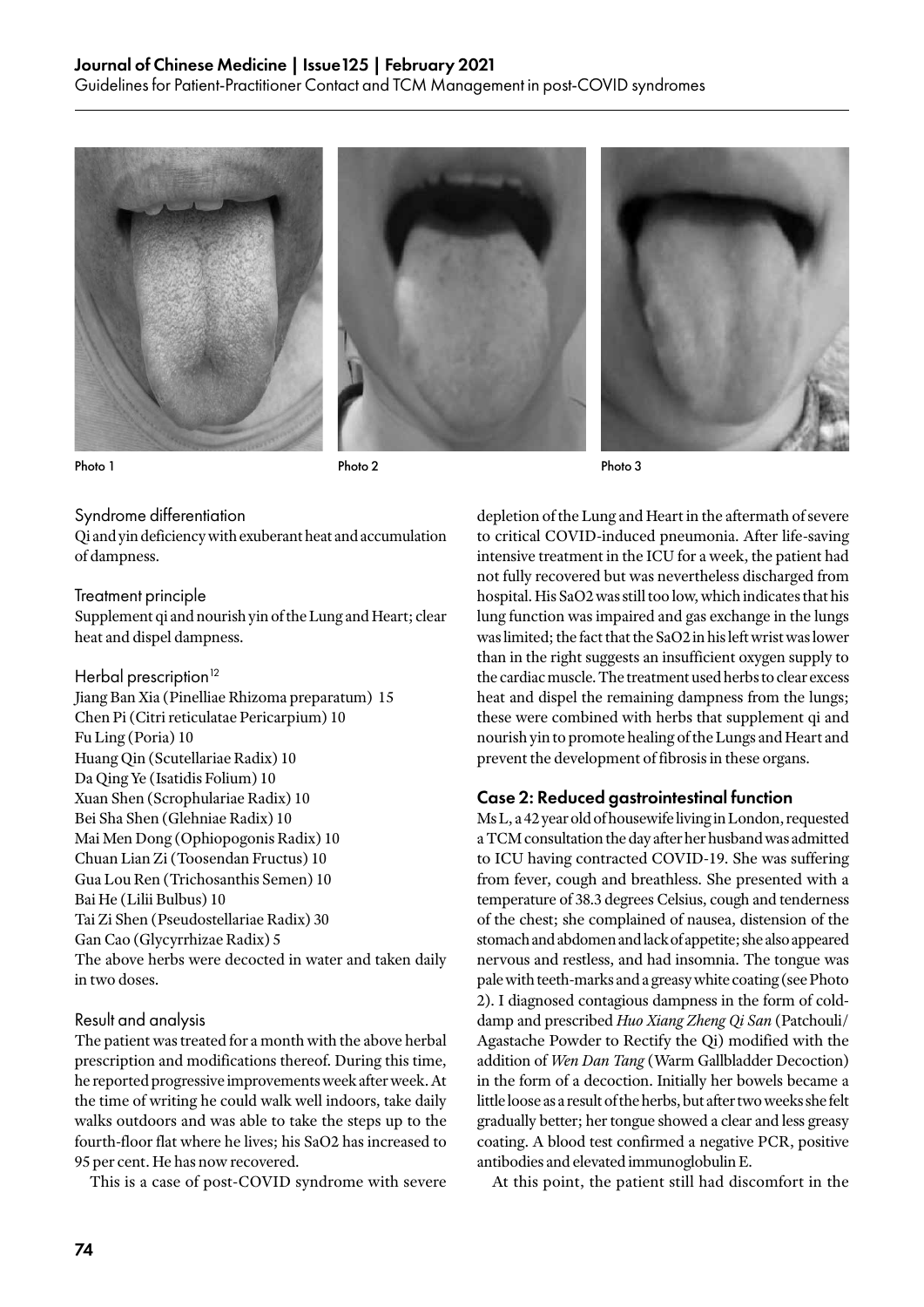

Photo 4 Photo 5

stomach, nausea and acid reflux, and was easily upset. She also experienced grief, sorrow, anxiety, nervousness and restlessness following her husband's death in hospital; her tongue was pale with teeth-marks and a scanty thin coating (see Photo 3).

#### Diagnosis

Post-COVID syndrome, IBS (irritable bowel syndrome)

#### Syndrome differentiation

Spleen qi deficiency and Liver qi stagnation; disharmony of the Stomach and Spleen

#### Treatment principle

Strengthen the Spleen and harmonise the middle burner; dredge the Liver and promote circulation of qi

#### Herbal prescription

*Bu Zhong Yi Qi Tang* (Tonify the Middle to Augment the Qi Decoction) modified with *Xiao Yao San* (Rambling Powder). Huang Qi (Astragali Radix) 15 Dang Shen (Codonopsis Radix) 10 Bai Zhu (Atractylodis macrocephalae Rhizoma) 10 Chen Pi (Citri reticulatae Pericarpium) 10 Fu Ling (Poria) 10 Sheng Ma (Cimicifugae Rhizoma) 6 Chai Hu (Bupleuri Radix) 10 Xiang Fu (Cyperi Rhizoma) 10 Sha Ren (Amomi Fructus) 10 Gan Jiang (Zingiberis Rhizoma) 10 Dang Gui (Angelicae sinensis Radix) 10 Yan Hu Suo (Corydalis Rhizoma) 10 Zhi Gan Cao (Glycyrrhizae Radix preparata) 5



The above herbs were decocted and taken daily in two portions, six days a week.13 Later she carried on taking the same formulas in pill form.<sup>14</sup>

#### Result and Analysis

Patients with a history of gastro-intestinal problems generally have Spleen deficiency, which makes them prone to developing further gastro-intestinal issues following COVID-19 infection. After contracting coronavirus, this patient rapidly developed signs and symptoms of a contagious cold and damp pattern. At the follow-up appointment two weeks after she was given the first herbal prescription, many of her symptoms were still unresolved; the death of her husband due to COVID-19 made her recovery even harder. However, she did make a full recovery through a treatment that harmonised the Spleen and Stomach and strengthened their qi.

#### Case 3: Mental health problems

The uncertainty, stress and losses that come with living through a pandemic mean that more sensitive people with more fragile mental health can develop psychiatric disorders, and past mental health issues can be triggered and recur. Examples are anxiety, phobias, depression or grief, which can emerge in people who contract COVID-19 as well as in those who witness - or even just imagine and fear - other people becoming sick with the disease. These are the most common clinical conditions in the enquiries I have been receiving.

Mrs L was a 42 year old clerk who had been suffering from anxiety, restlessness, nervousness and heart palpitations since it was suspected that her husband had COVID-19, of which he was displaying light symptoms. Mrs L experienced panic attacks, was irritable, weepy and worried that her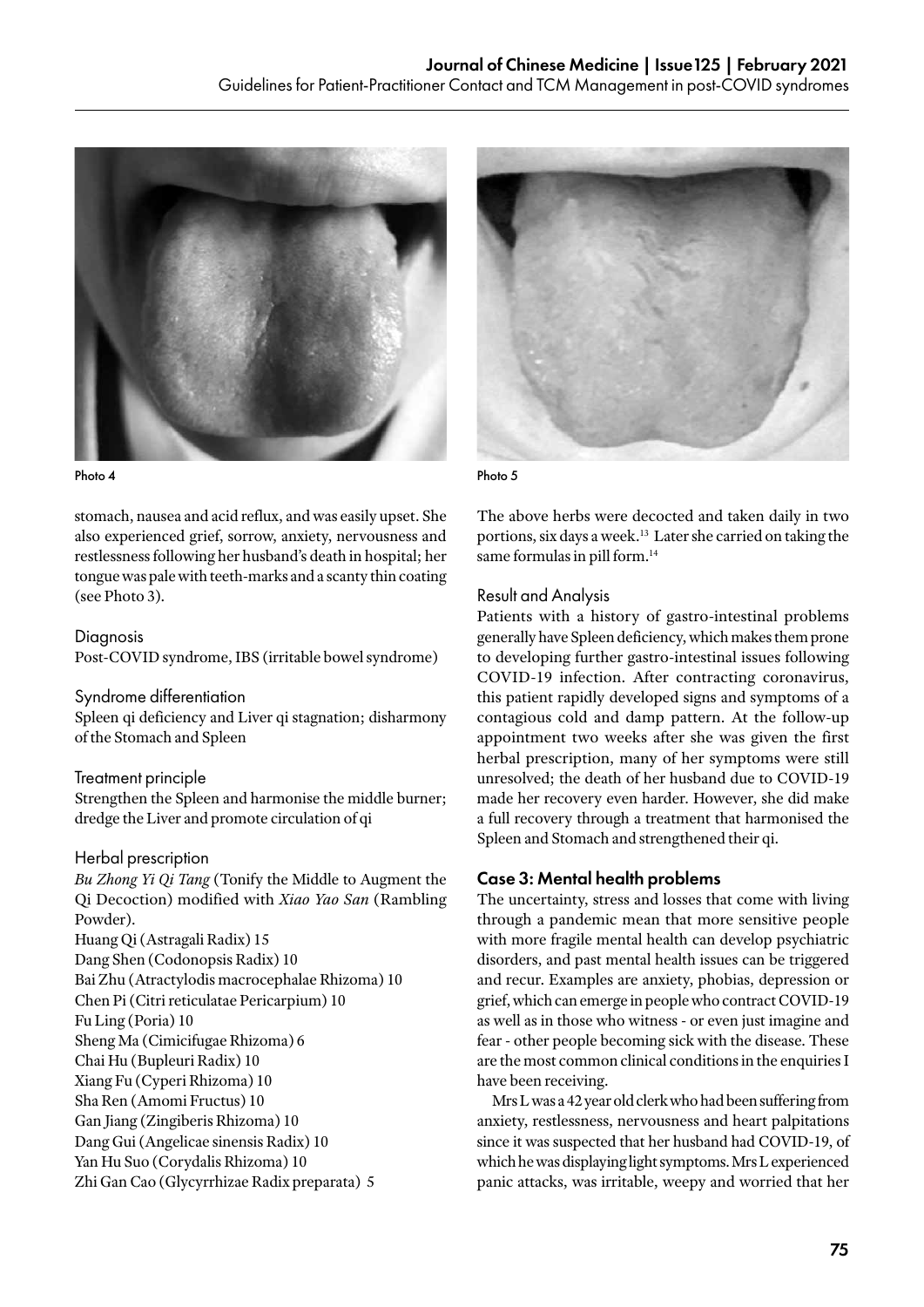husband could develop severe symptoms and die; she worried about herself and her children being infected. She was nervous on a daily basis, and developed insomnia and

tiredness. When she called to make an appointment for her husband, seeking treatment for his COVID-19, he commented that her case was more serious than his, and she was the one who needed treatment.

## the death of her husband due to COVID-19 made her recovery even harder.

Mrs L's tongue body was pale red with a thin white coating (see Photo 4). Because of her tongue's appearance, I believed she did not have contagious dampness and had not contracted COVID-19, and that her main issue was one of mental health.

### Diagnosis

Anxiety attacks

#### Syndrome differentiation

Liver qi stagnation; dampness accumulation in the Spleen and Heart

#### Herbal prescription

*Chai Hu Shu Gan San* (Bupleurum Powder to Dredge the Liver) as decoction, with modifications Chai Hu (Bupleuri Radix) 10 Jiang Ban Xia (Pinelliae Rhizoma preparatum) 15 Chen Pi (Citri reticulatae Pericarpium) 10 Fu ling (Poria) 10 Xiang Fu (Cyperi Rhizoma) 10 Zhi Qiao (Aurantii Fructus) 10 Huang Qin (Scutellariae Radix) 10 Chi Shao (Paeoniae Radix rubra) 10 Shi Chang Pu (Acori tatarinowii Rhizoma) 10 Yu Jin (Curcumae Radix) 10 Cang Zhu (Atractylodis Rhizoma) 10 Yi Yi Ren (Coicis Semen) 30 Chuan Lian Zi (Toosendan Fructus) 10 Gan Cao (Glycyrrhizae Radix) 5

The above herbs were decocted together and taken twice daily, one bag per day for a week, after which her prescription was changed to the patent remedies *Chai Hu Shu Gan Wan* (Blupleurum Pills to Dredge the Liver) and *Ren Shen Gui Pi* Pills (Restore the Spleen Pills with Ginseng) until she recovered.

#### Result and Analysis

Mrs L had probably not contracted COVID-19; her husband probably had, although his symptoms were mild. As we are

experiencing a pandemic, people have fears for the health and life of their family members, as well as their own. For some, as for this patient, the uncertainty and the fear caused

> her to deteriorate and she started manifesting mental health problems. Cases like hers can be helped by TCM. When practitioners are allowed to see patients in person, their pulses

can be taken, which results in more accurate diagnoses; moreover, patients can also be treated with acupuncture, which is of great help for patients suffering from these disorders.

#### Case 4: Post-viral and chronic fatigue syndrome / myalgic encephalomyelitis15

Post-viral and chronic fatigue syndromes are conditions that can arise after a person has fought off a viral infection, particularly if they were run down at its onset. These syndromes intersect with the present pandemic in two possible ways:

- Post-viral and chronic fatigue syndrome sufferers can contract COVID-19;
- COVID-19 patients can develop chronic fatigue syndrome.

Those who have overcome the active phase of the infection (negative PCR) can be helped by TCM.

Miss S was a 32 year old of manager who had been suffering from fatigue, headaches and general body aches for three months. In February 2020, two colleagues of hers who worked in the same office reported that they had contracted COVID-19. Although Miss S self-isolated during the first lockdown, she felt constantly tired, experienced headache, and aches and discomfort in the whole body, particularly the limbs, the back and head; as she had no fever, she believed it was not necessary for her to contact her GP (general practitioner) or seek hospital treatment. However, her symptoms increased in severity day after day, until she felt too sick to go to the shops and resorted to using a scooter to help her walk. When she heard how a friend of hers had benefited from TCM treatment, she contacted me through the internet for an appointment. Her tongue was pale with cracks in the middle and a thin white coating (see Photo 5).

#### **Diagnosis**

Chronic fatigue syndrome after a viral infection that might have been COVID-19.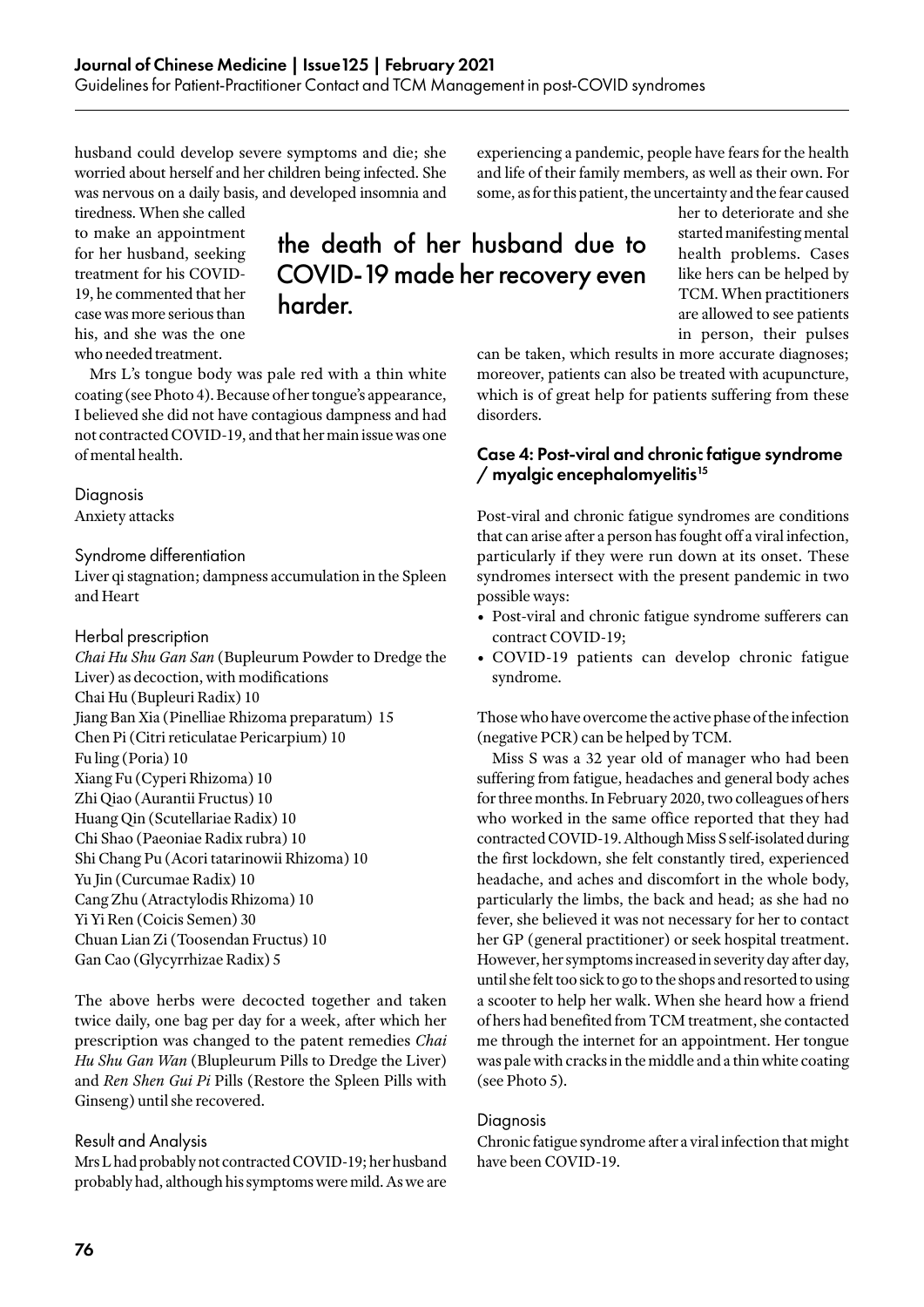#### Syndrome differentiation

Dampness accumulated in all three burners; dual deficiency of qi and yin

#### Herbal prescription

*Xiao Chai Hu Tang* (Minor Bupleurum Decoction) plus *San Ren Tang* (Three-Seed Decoction) with modifications Jiang Ban Xia (Pinelliae Rhizoma preparatum) 15 Chai Hu (Bupleuri Radix) 10 Huang Qin (Scutellariae Radix) 10 Gan Jiang (Zingiberis Rhizoma) 10 Xing Ren (Armeniacae Semen) 10 Huo Xiang (Pogostemonis Herba) 10 Sha Ren (Amomi Fructus) 10 Bai Dou Kou (Amomi Fructus rotundus) 10 Hua Shi (Talcum) 15 Tong Cao (Tetrapanacis Medulla) 10 Fu ling (Poria) 10 Gan Cao (Glycyrrhizae Radix) 5 The above formula was to be taken in powder form twice daily, 6g each time.

#### Result and analysis

After the patient had taken the prescribed herbal powders for two weeks, her headache and general body aches improved significantly; as a result she was given the patent remedies *Xiao Chai Hu Wan* (Minor Blupleurum Pills) and *Bu Zhong Yi Qi Wan* (Tonify the Middle to Augment the Qi Pills) with the instruction to carry on taking them until her energy had increased to the point that she could see to her daily tasks with ease.

#### Case 5: Infection of the male reproductive organs

Mr H, a 28 year old PhD student, came to me complaining of fever and a dull ache in the lower abdomen and groins, which had started a week before; he presented with a temperature of 37.4 degrees Celsius, dull pain in the lower abdomen and distension and pain in the groin and testicles. He said he had been particularly careful to shield himself from COVID-19 since some classmates had contracted the disease; he was unclear whether or not his symptoms could indicate he had been infected and did not know whether he needed treatment.

In answer to my questions, he confirmed that the abdominal discomfort worsened when he ran and that he had soreness and pain on pressure on the left side of his scrotum. His tongue was red with a white and greasy coating, which was thick at the rear of the tongue (see Photo 6). Due to fear that he might expose himself to the virus, he was reluctant to go to the hospital for a PCR test.

**Diagnosis** 

1. Suspected COVID-19; 2 Seminal vasculitis

#### Syndrome differentiation

Heat and dampness accumulated in the interior and spread throughout the three burners

#### Herbal prescription

*Hou Po Xia Ling Tang* (Patchouli/Agastache, Magnolia Bark, Pinellia, and Poria Decoction) modified by the addition of *Si Miao Wan* (Four-Marvel Pill) Huang Lian (Coptidis Rhizoma) 10 Hou Po (Magnoliae officinalis Cortex) 10 Huang Bai (Phellodroni Cortex) 10 Cang Zhu (Atractylodis Rhizoma) 10 Chuan Niu Xi (Cyathulae Radix) 15 Yi Yi Ren (Coicis Semen) 30 Ze Xie (Alismatis Rhizoma) 10 Chi Shao (Paeoniae Radix rubra) 10 Dan Shen (Salviae Miltiorrhizae Radix) 10 Jiang Ban Xia (Pinelliae Rhizoma preparatum) 15 Fu Ling (Poria) 10 Gan Cao (Glycyrrhizae Radix) 5. The above herbs were decocted and taken as an herbal juice, twice daily, one packet a day.

#### Result and analysis

The patient took the herbal decoction for a week, after which the pain in the lower abdomen, groin and scrotum decreased, his temperature normalised and the thick and greasy coating on his tongue reduced. He was then given the patent remedies *Si Miao Wan* (Four-Marvel Pills) and *Chai Hu Shu Gan Wan* (Blupleurum Pills to Dredge the Liver) with the instruction to take them until all the symptoms resolved completely (see Photo 7).

According to reports from China, it is not uncommon for young male patients to develop inflammation of the reproductive organs as a complication of viral infections;<sup>16</sup> this can progress into a post-COVID syndrome if the inflammation persists after the virus has left their body and the infection in their lungs has resolved. The inflammation of the reproductive organs can gradually heal on its own, but may also leave scars and adhesions in one or both testicles or the prostate. This in turn could affect the quality of the sperm stored in these organs, resulting in sperm malformation and abnormal viscosity, which could lead to infertility. If this happens, the consequences of the disease can manifest later in life when the man tries to conceive. The addition of Dan Shen and Chi Shao to the main prescription, and the use of *Si Miao Wan* alongside *Chai Hu Shu Gan Wan* were aimed at treating inflammation and preventing adhesions in the reproductive organs,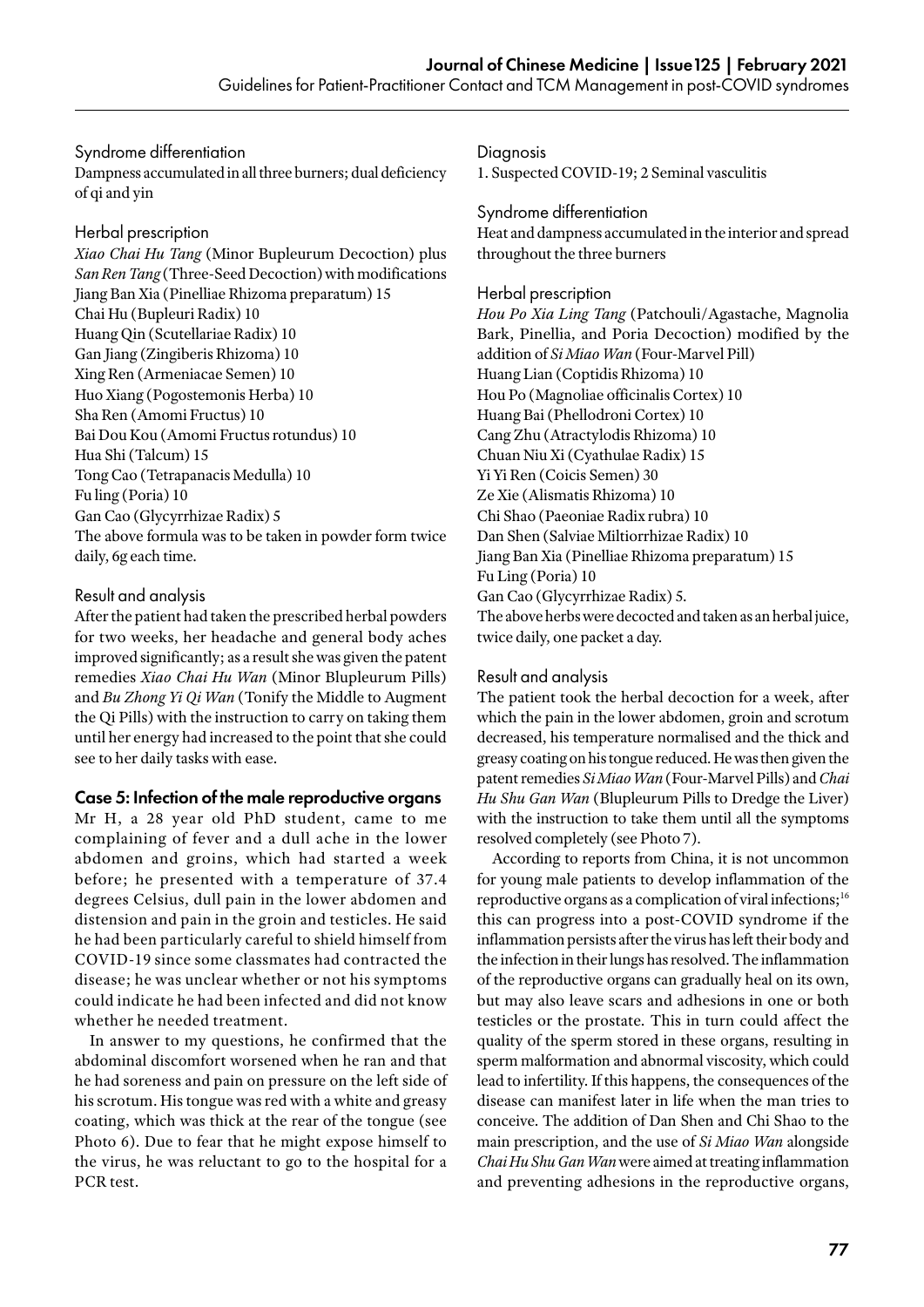



Photo 6 Photo 7

after the first prescription helped completely eliminating coronavirus from the whole body.

#### **Discussion**

These are some of the cases of post-COVID syndromes that I have diagnosed and treated in spring 2020. As COVID-19 has spread throughout world and affected us for almost a year, the post-COVID syndromes caused by the virus and syndromes indirectly related to the virus are already numerous and varied in presentation. International media reports have recognised the following forms: decreased lung function or fibrosis of the lungs, liver or kidney; damage to the central or peripheral nervous system; and damage to the cardiovascular system.<sup>17</sup> With time, more and more post-COVID syndromes will no doubt be identified, as the number of cases is constantly increasing. These represent both a challenge and an opportunity for TCM. I summarise the reasons for this below:

- 1. TCM excels at treating viral infections. A well designed Chinese medicine formula can effectively control viral infection, restrain inflammatory reaction, regulate immune function and promote self-healing so it can offer a comprehensive treatment for COVID-19.18,19
- 2. TCM is effective in the treatment of many kinds of post-viral syndrome; therefore we can expect it to be an excellent choice in the treatment of post-COVID syndromes.
- 3. Psychiatric disorders and mental health problems are the most frequent secondary diseases accompanying a pandemic and are the most common post-COVID syndromes.<sup>20</sup>

Particularly for those patients who have not completely healed after intensive treatment in hospital, TCM treatment should be started as soon as possible in order to support recovery, improve their constitution and prevent the occurrence of serious complications.

When clinics are allowed to open to the public and we are able to treat patients with all the modalities available to TCM, our treatment will be more effective and our success rate higher.

#### **Conclusion**

A well designed TCM prescription is a suitable treatment for post-COVID syndromes.

**Dan Jiang**, TCM consultant (awarded by the World Federation of Chinese Medicine Societies [WFCMS]), Fellow of the British Acupuncture Council (BAcC) and Fellow & Mentor of the Association of Traditional Chinese Medicine and Acupuncture (ATCM). She has been practising TCM since 1991 in Sheffield and in Harley Street, London (UK). She is the author of *Principles & Practice of TCM in the West*, co-author of *Understanding, Managing and Treating Female Infertility with Traditional Chinese Medicine* (in press) and author of more than 40 professional papers published in international journals of medicine and science.